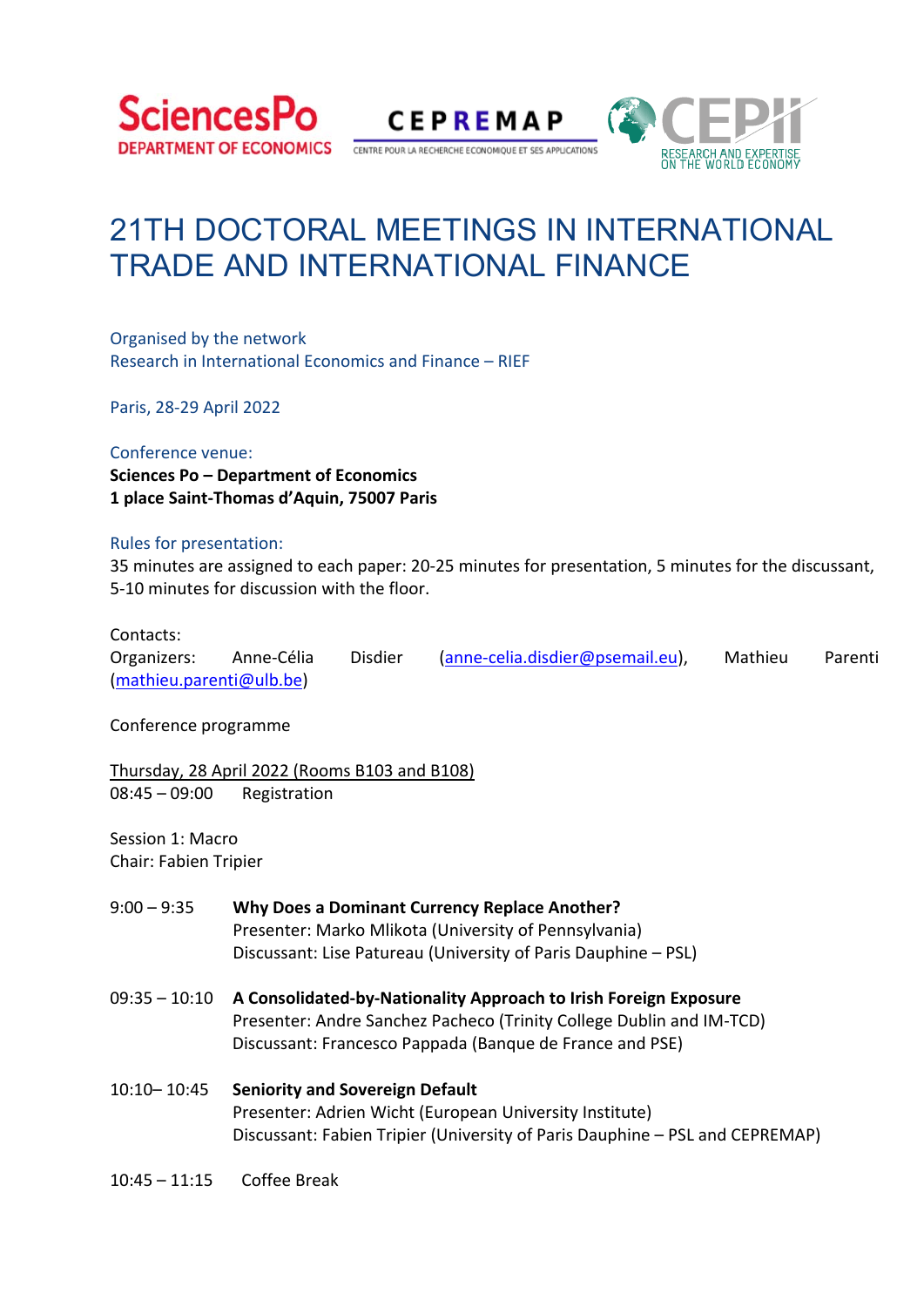

**CEPREMAP** 

CENTRE POUR LA RECHERCHE ECONOMIQUE ET SES APPLICATIONS



# 21TH DOCTORAL MEETINGS IN INTERNATIONAL TRADE AND INTERNATIONAL FINANCE

| Session 2: Trade |  |
|------------------|--|
| Chair: Maria Bas |  |

- 11:15 11:50 **Trade Liberalization and Differentiation: Third‐Country Effects** Presenter: Deniz Atalar (University of Cambridge) Discussant: Gabriel Smagghue (Banque de France)
- 11:50 12:25 **Trading under Uncertainty: Evidence from Myanmar's Ethnic Conflicts**  Presenter: Stephan Pauly (Sciences Po) Discussant: Daniel Mirza (University of Tours)
- 12:25 13:00 **Firm‐Level Prices, Quality, and Markups: The Role of Immigrant Workers**  Presenter: Giulia Sabbadini (Graduate Institute of International and Development Studies) Discussant: Maria Bas (University Paris 1)
- 13:00 14:15 Lunch at Sciences Po

#### Keynote Lecture

| $14:15 - 15:15$ | <b>Growth and the Fragmentation of Production</b> |
|-----------------|---------------------------------------------------|
|                 | Johannes Boehm (Sciences Po and CEPR)             |

Session 3: Innovation and Shocks Chair: Céline Poilly

15:15 – 15:50 **The Labor Market Consequences of Appropriate Technology**  Presenter: Gustavo de Souza (University of Chicago) Discussant: Antonin Bergeaud (Banque de France and CEPR) 15:50 – 16:25 **Identification of Expectational Shocks in the Oil Market using OPEC Announcements** Presenter: Riccardo Degasperi (University of Warwick) Discussant: Moritz Schularick (Sciences Po, University of Bonn, and CEPR) 16:25 – 17:00 **Sovereign Defaults in a World of Climatic Disasters** 

 Presenter: Ibrahima Diarra (University Paris‐Saclay) Discussant: Céline Poilly (Aix‐Marseille School of Economics and CEPR)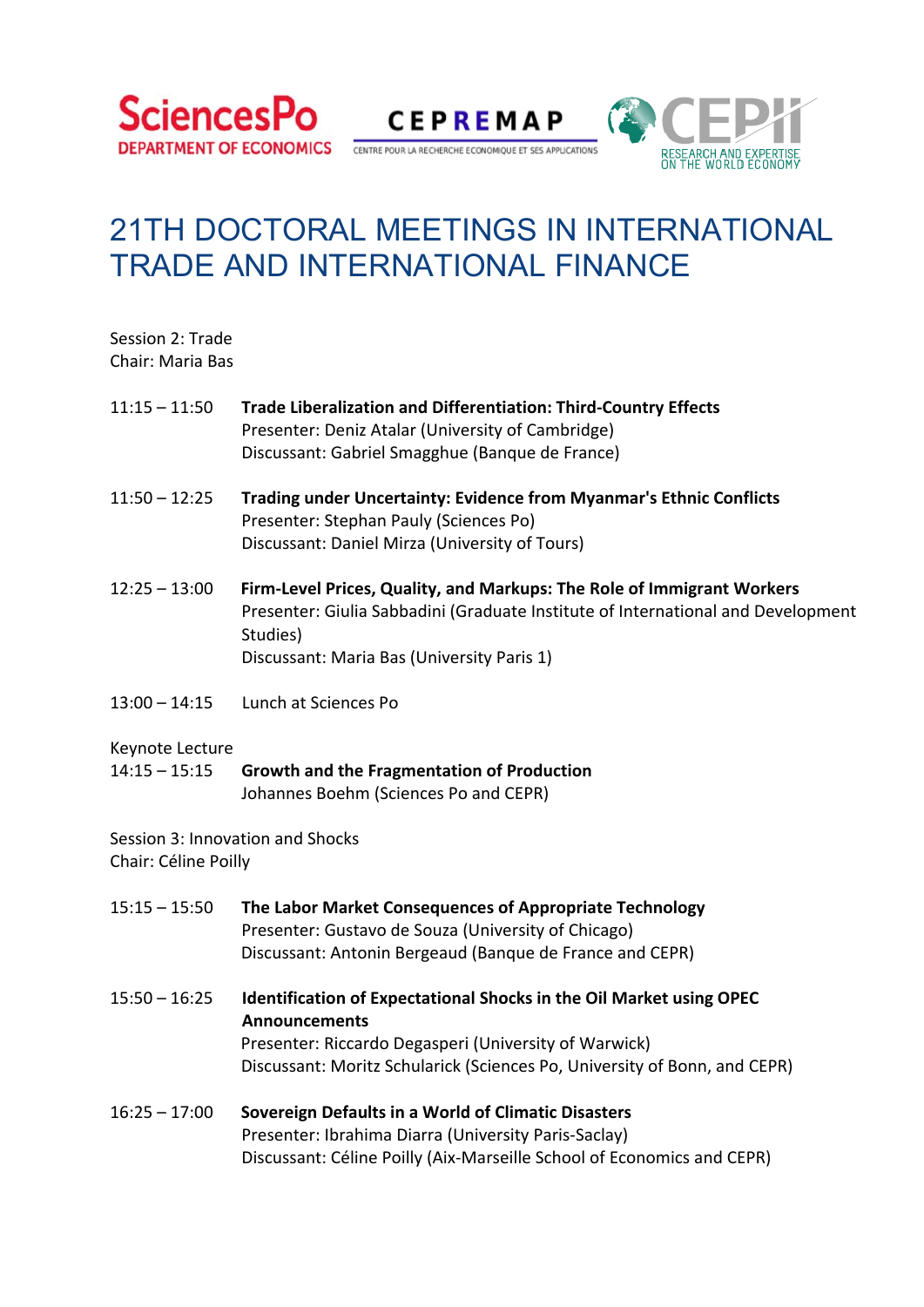

**CEPREMAP** 

CENTRE POUR LA RECHERCHE ECONOMIQUE ET SES APPLICATIONS



# 21TH DOCTORAL MEETINGS IN INTERNATIONAL TRADE AND INTERNATIONAL FINANCE

Friday, 29 April 2022 (Rooms B103 and B108)

Session 4: Trade, FDI and Networks Chair: Gonzague Vannoorenberghe

- 8:45 9:20 **Invest in Friends or Foreigners? The Role of Social Connectedness in Foreign Direct Investment**  Presenter: Felix Dornseifer (Technische Universität Dortmund) Discussant: Andrea Ariu (University of Milan and CEPR)
- 9:20 9:55 **Export Entry and Network Interactions: Evidence from the Belgian Production Network**  Presenter: Philipp Ludwig (KU Leuven) Discussant: Isabelle Méjean (Sciences Po and CEPR)
- 9:55 10:30 **Mergers, Foreign Entry, and Jobs: Evidence from the U.S. Appliance Industry**  Presenter: Felix Montag (Ludwig‐Maximilians‐University Munich) Discussant: Gonzague Vannoorenberghe (Université Catholique de Louvain)
- 10:30 10:50 Coffee Break

Session 5: Investment and Trade Agreements Chair: Mathieu Parenti

| $10:50 - 11:25$ | International Investment Agreements, Double-Taxation Treaties and<br><b>Multinational Activity: The (Heterogeneous) Effects of Binding</b><br>Presenter: Monika Sztajerowska (PSE)<br>Discussant: Giuseppe Berlingieri (ESSEC) |
|-----------------|--------------------------------------------------------------------------------------------------------------------------------------------------------------------------------------------------------------------------------|
| $11:25 - 12:00$ | <b>Partial Equilibrium Effects of Preferential Trade Agreements</b><br>Presenter: Maria Ptashkina (University Pompeu Fabra)<br>Discussant: Mathieu Parenti (ULB and CEPR)                                                      |
| $12:00 - 13:10$ | Lunch at Sciences Po and Best Paper Prize awarded by CEPREMAP                                                                                                                                                                  |
| Keynote Lecture |                                                                                                                                                                                                                                |
| $13:10 - 14:00$ | <b>Foreign Shocks as Granular Fluctuations</b><br>Isabelle Mejean (Sciences Po and CEPR)                                                                                                                                       |

14:00 – 14:15 Coffee Break